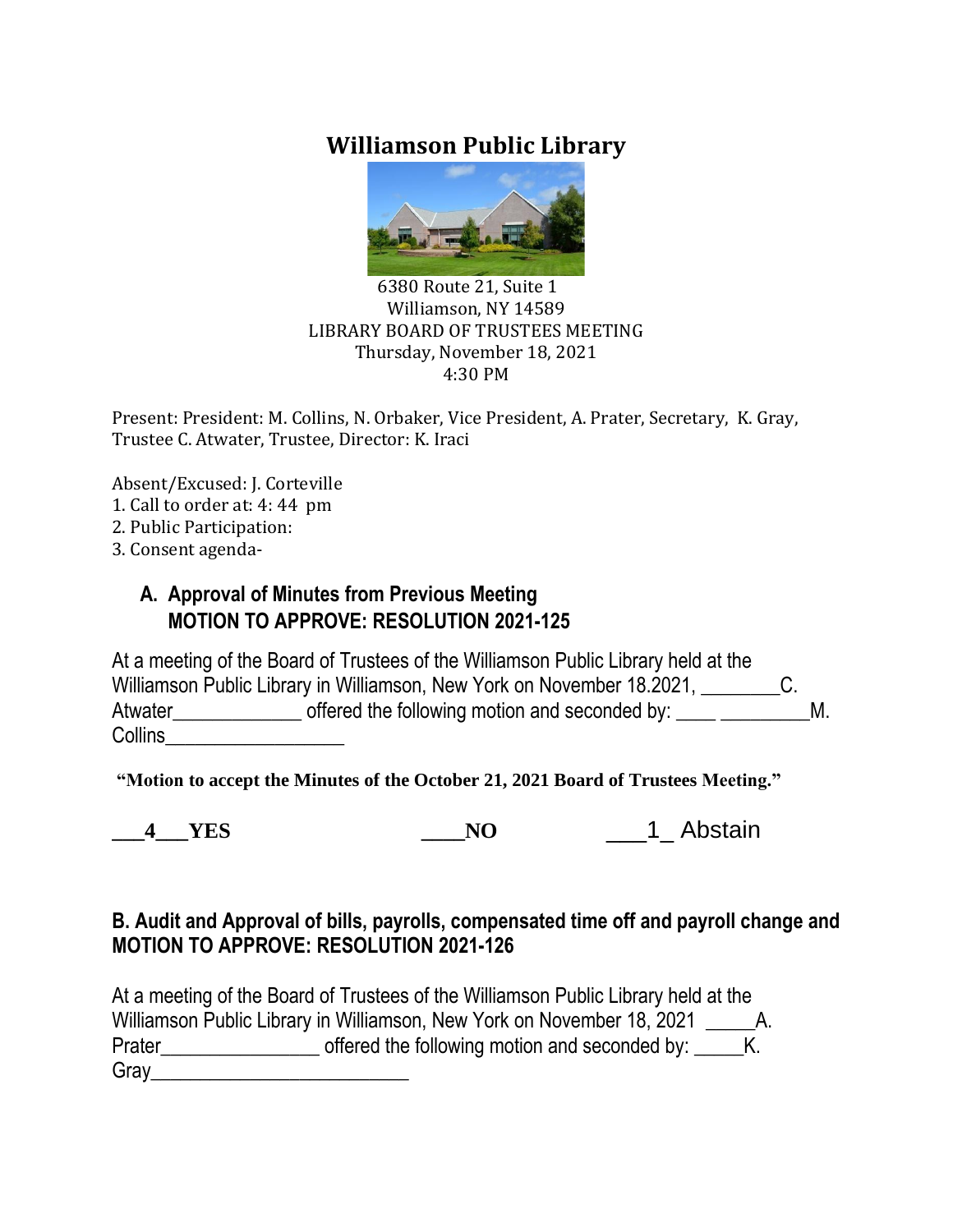Motion to certify the Board auditing and approval of

1) Payment of Bills and Check Signing for 2021 Abstract (11) Prior to Payment

2) Electronic and Pre-Payment of Payroll, Payroll Processing fees, Employee Benefits and compensated time off for Payroll #22 and #23 for 2021

5) Transfer from Operating to the Payroll account for payroll and benefit expenditures for Payrolls #24 and #25 and transfer from the Operating account to the Voucher account to cover the warrant of bills on Abstract 12 (2021. Transfer from the Collateralized Operating Account to the Operating Account.

- a) Bank Statements for October 2021
- b) Payroll Change for Payroll 22 and Payroll 23 (2021).
- c) Journal Change Entry report for October 21, 2021-November 18,2021.
- d) October Collateralization Statement "

| <b>YES</b> |  | Abstaining |
|------------|--|------------|
|------------|--|------------|

#### **3. Reports to the Board**

a. Treasurer's Report

### **MOTION TO APPROVE: RESOLUTION 2021-127- TABLED**

At a meeting of the Board of Trustees of the Williamson Public Library held at the Williamson Public Library in Williamson, New York on November 18, 2021\_\_\_\_\_\_\_\_\_\_\_\_\_\_\_\_\_\_\_\_\_ offered the following motion and seconded by: \_\_\_\_  $\frac{1}{2}$  , the set of the set of the set of the set of the set of the set of the set of the set of the set of the set of the set of the set of the set of the set of the set of the set of the set of the set of the set of

**"Motion to approve the November Treasurer's Report."**

**TABLED Due to Treasurer unable to attend the meeting due to illness. November and December reports will be reviewed at the December Board meeting.**

**THES THES THES THE NO THE** Abstaining

#### **b. Director's Report MOTION TO APPROVE: RESOLUTION 2021-128**

At a meeting of the Board of Trustees of the Williamson Public Library held at the Williamson Public Library in Williamson, New York on November 18, 2021\_\_\_N. Orbaker\_\_\_\_\_\_\_\_\_\_\_\_\_\_\_\_\_\_ offered the following motion and seconded by: \_\_\_\_

\_\_\_\_\_\_\_K. Gray\_\_\_\_\_\_\_\_\_\_\_\_\_\_\_\_\_\_\_\_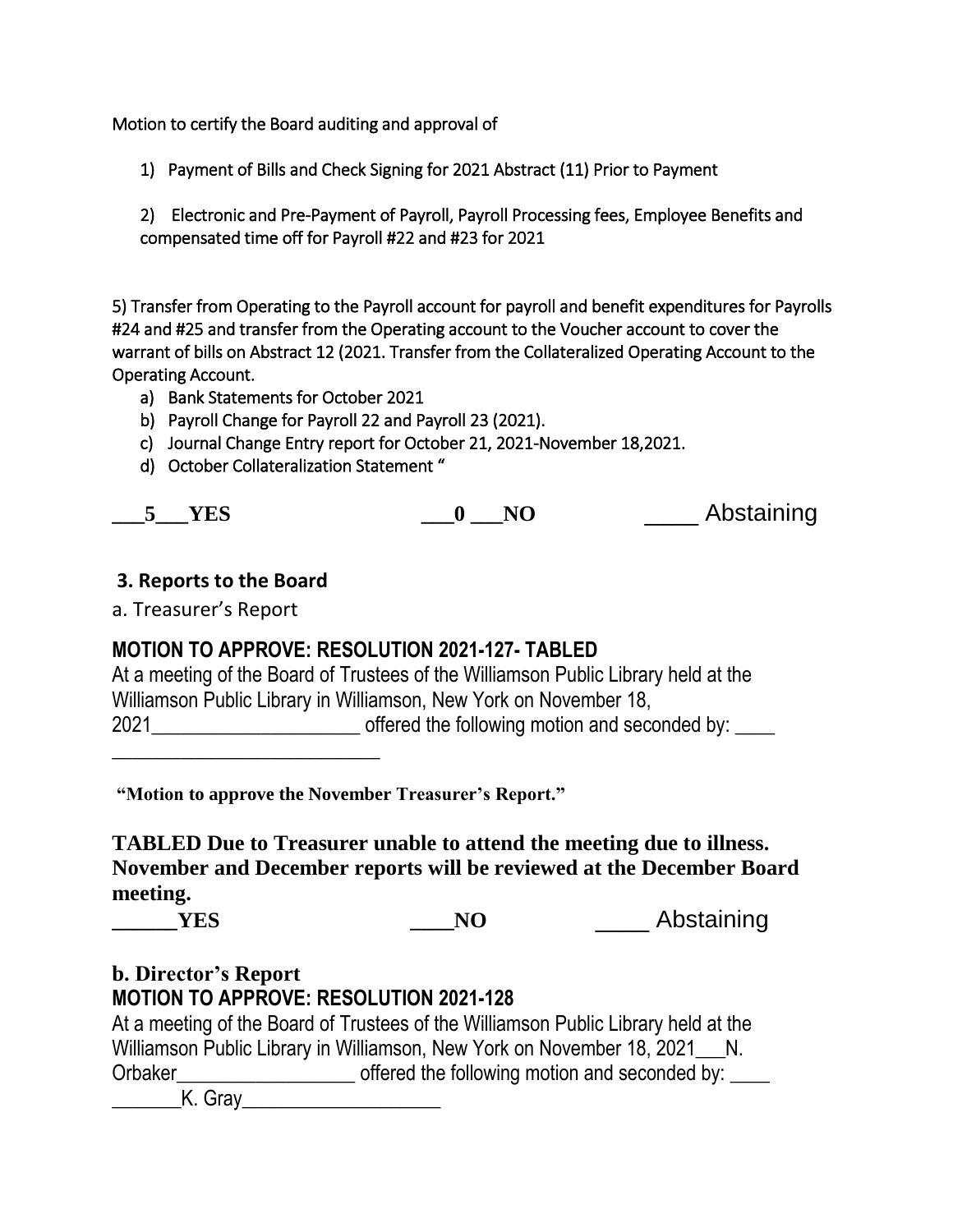**"Motion to approve the November Director's Report."**

**\_\_\_5\_\_\_YES \_\_0\_\_\_NO** \_\_\_\_ Abstaining

**4. Old Business**

#### a. **2022 Benefits**

### **MOTION TO APPROVE: RESOLUTION 2021-129**

At a meeting of the Board of Trustees of the Williamson Public Library held at the Williamson Public Library in Williamson, New York on November 18, 2021 C. Atwater\_\_\_\_\_\_\_\_\_\_\_\_\_\_\_\_\_ offered the following motion and seconded by: \_\_\_\_ \_\_\_N. Orbaker\_\_\_\_\_\_\_\_\_\_\_\_\_\_\_\_\_\_\_\_\_\_\_\_

**"Motion to approve the finalizing of 2022 Benefit Stipends as attached and the elections selected by employees eligible to receive a 2022 Stipend."**

**5** YES **0** NO **Abstaining** 

### **MOTION TO APPROVE: RESOLUTION 2021-130**

At a meeting of the Board of Trustees of the Williamson Public Library held at the Williamson Public Library in Williamson, New York on November 18, 2021\_\_\_\_\_\_\_\_\_A. Prater\_\_\_\_\_\_\_\_\_\_\_\_\_\_\_\_\_\_\_ offered the following motion and seconded by: \_\_\_\_\_ \_\_\_\_\_K. Gray

**"Motion to approve due to the Williamson Public Library paying a month in advance for health care and that Williamson Public Library benefit eligible employees have waived health care coverage for 2022 due to enrollment in an outside plan that their 2021 Benefits Stipend allotment for December for Health Care can be applied to NYS Deferred Comp or ½ cash as they direct in lieu of January health care coverage."**

| YES | NO. | Abstaining |
|-----|-----|------------|
|-----|-----|------------|

**c. 2022 Budget Finalization**

**MOTION TO APPROVE: RESOLUTION 2021-131**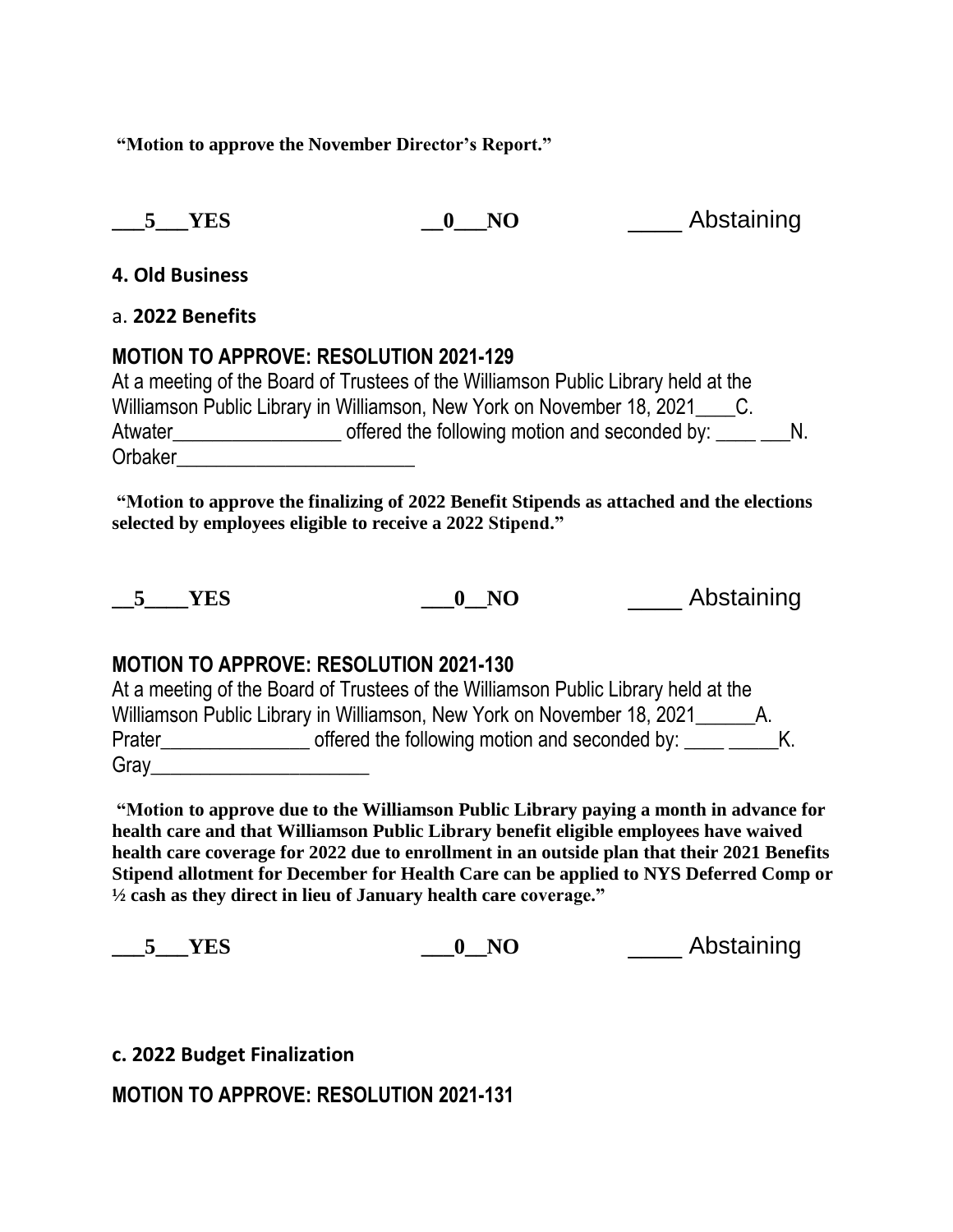At a meeting of the Board of Trustees of the Williamson Public Library held at the Williamson Public Library in Williamson, New York on November 18, 2021 K. Gray\_\_\_\_\_\_\_\_\_\_\_\_\_\_\_\_\_ offered the following motion and seconded by: \_\_\_\_ \_\_\_\_\_N. Orbaker\_\_\_\_\_\_\_\_\_\_\_\_\_\_\_\_\_\_\_\_\_\_

**"Motion to approve the finalization of the 2022 Williamson Public Library Budget and the 2022 NYS Construction grant budget approving utilizing \$1083 from the Capital Reserve fund for the Library Networking Construction grant project."**

|  |  | Abstaining |
|--|--|------------|
|--|--|------------|

### **c. Girl Scout Request: MOTION TO APPROVE: RESOLUTION 2021-136**

At a meeting of the Board of Trustees of the Williamson Public Library held at the Williamson Public Library in Williamson, New York on November 18, 2021\_\_\_\_\_\_\_\_\_\_K. Gray\_\_\_\_\_\_\_\_\_\_\_\_\_\_ offered the following motion and seconded by: \_\_\_\_ \_\_\_\_\_\_\_\_\_\_ Orbaker\_\_\_\_\_\_\_\_\_\_\_\_\_\_\_\_\_\_\_\_

**"After a lengthy discussion the board decided to not approve the Girl Scout request of a sleepover."**

**4 YES \_\_\_\_\_NO** \_\_1\_\_ Abstaining

### **d. Frontier Phone System**

### **MOTION TO APPROVE: RESOLUTION 2021-132**

|                     | At a meeting of the Board of Trustees of the Williamson Public Library held at the |             |
|---------------------|------------------------------------------------------------------------------------|-------------|
|                     | Williamson Public Library in Williamson, New York on November 18, 2021             | $C_{\cdot}$ |
| Atwater             | offered the following motion and seconded by:                                      |             |
| $V \cap \mathbb{R}$ |                                                                                    |             |

\_\_\_\_\_\_\_K.Gray\_\_\_\_\_\_\_\_\_\_\_\_\_\_\_\_\_\_\_\_

**"Motion to approve the renewal of a three-year contract for phone services, equipment, and maintenance with Frontier Communications. Renewal is based on a competing verbal quote from Spectrum for nine phone lines along with the added expense of the Library sourcing equipment and equipment installation as compared to the Frontier written quote that includes equipment, maintenance and 9 phone lines."**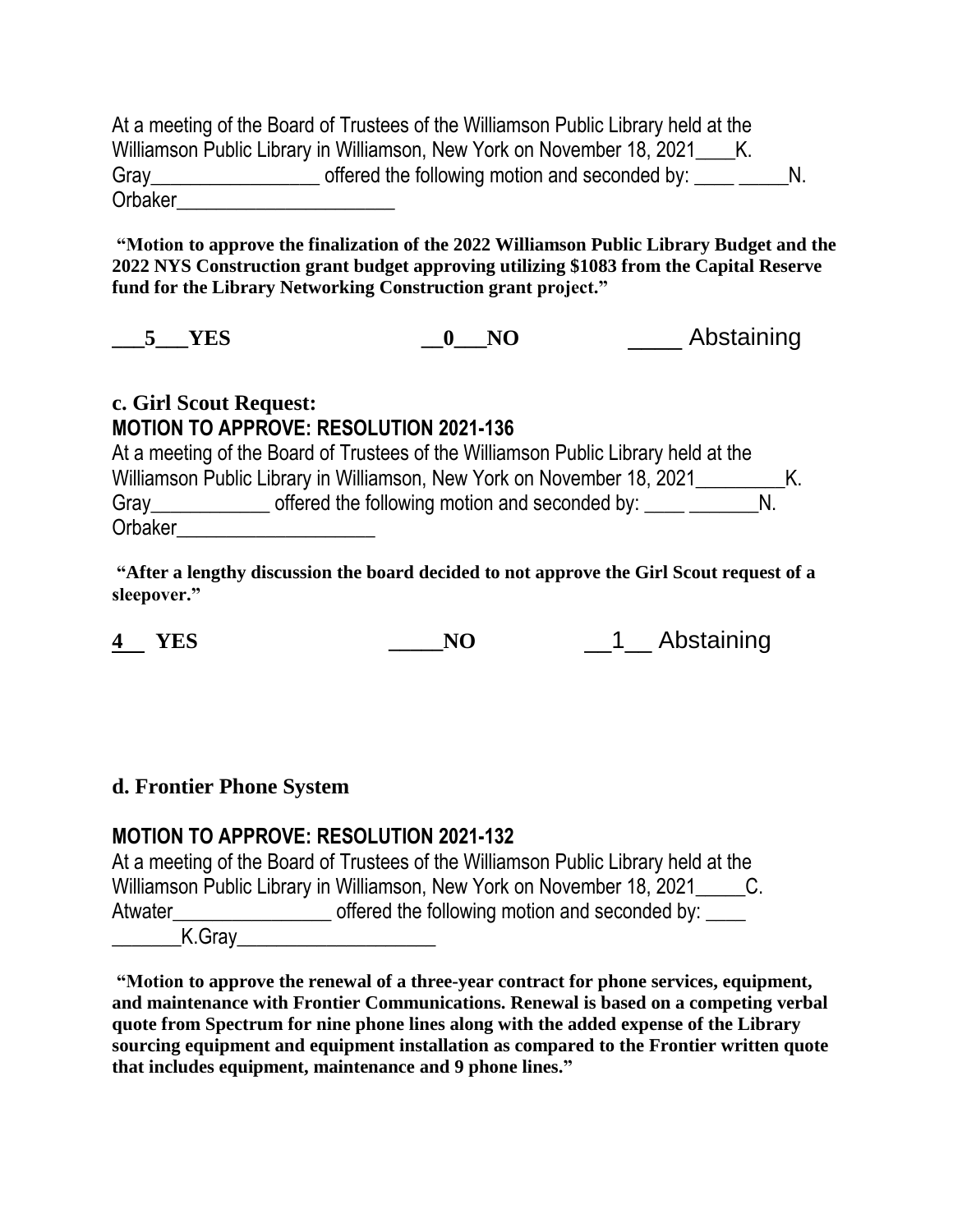#### **5. New Business**

a. Toys for Tots/Fine Forgiveness

### **MOTION TO APPROVE: RESOLUTION 2021-133**

At a meeting of the Board of Trustees of the Williamson Public Library held at the Williamson Public Library in Williamson, New York on November 18, 2021 C. Atwater\_\_\_\_\_\_\_\_\_\_\_\_\_\_\_\_\_\_\_\_\_\_\_\_\_\_ offered the following motion and seconded by: A. Prater

**"Motion to approve partnering with Senator Pamela Helming for the Toys for Tots campaign. The Library will collect new unwrapped toys from November 15-December 8, 2021. Those donating a toy will be eligible for a coupon valid until December 11 for forgiveness of any Williamson Public Library fines on their account. The Donor may elect to pay their coupon forward to a Williamson patron in need of fine forgiveness. Pay it Forward donated coupons will also be valid until December 11 and used on first come first served basis. Coupons are for fines only and not lost materials or damage fees on an account."**

**Let 5 YES b o NO Abstaining** 

# b. 2022 Payroll Dates

## **MOTION TO APPROVE: RESOLUTION 2021-134**

At a meeting of the Board of Trustees of the Williamson Public Library held at the Williamson Public Library in Williamson, New York on November 18, 2021 C. Atwater\_\_\_\_\_\_\_\_\_\_\_\_\_\_\_\_\_\_\_\_\_\_\_\_\_\_ offered the following motion and seconded by: \_\_\_\_\_\_\_\_\_\_N. Orbaker\_\_\_\_\_\_\_\_\_\_\_\_\_\_\_\_\_

**"Motion to approve the attached 2022 Payroll Dates for the Williamson Public Library."**

**EXECUTE:**  $\overline{O}$  **NO Abstaining** 

### c. 2022 Board Meeting Dates **MOTION TO APPROVE: RESOLUTION 2021-135**

At a meeting of the Board of Trustees of the Williamson Public Library held at the Williamson Public Library in Williamson, New York on November 18, 2021\_\_\_\_\_\_\_\_\_\_\_ N.